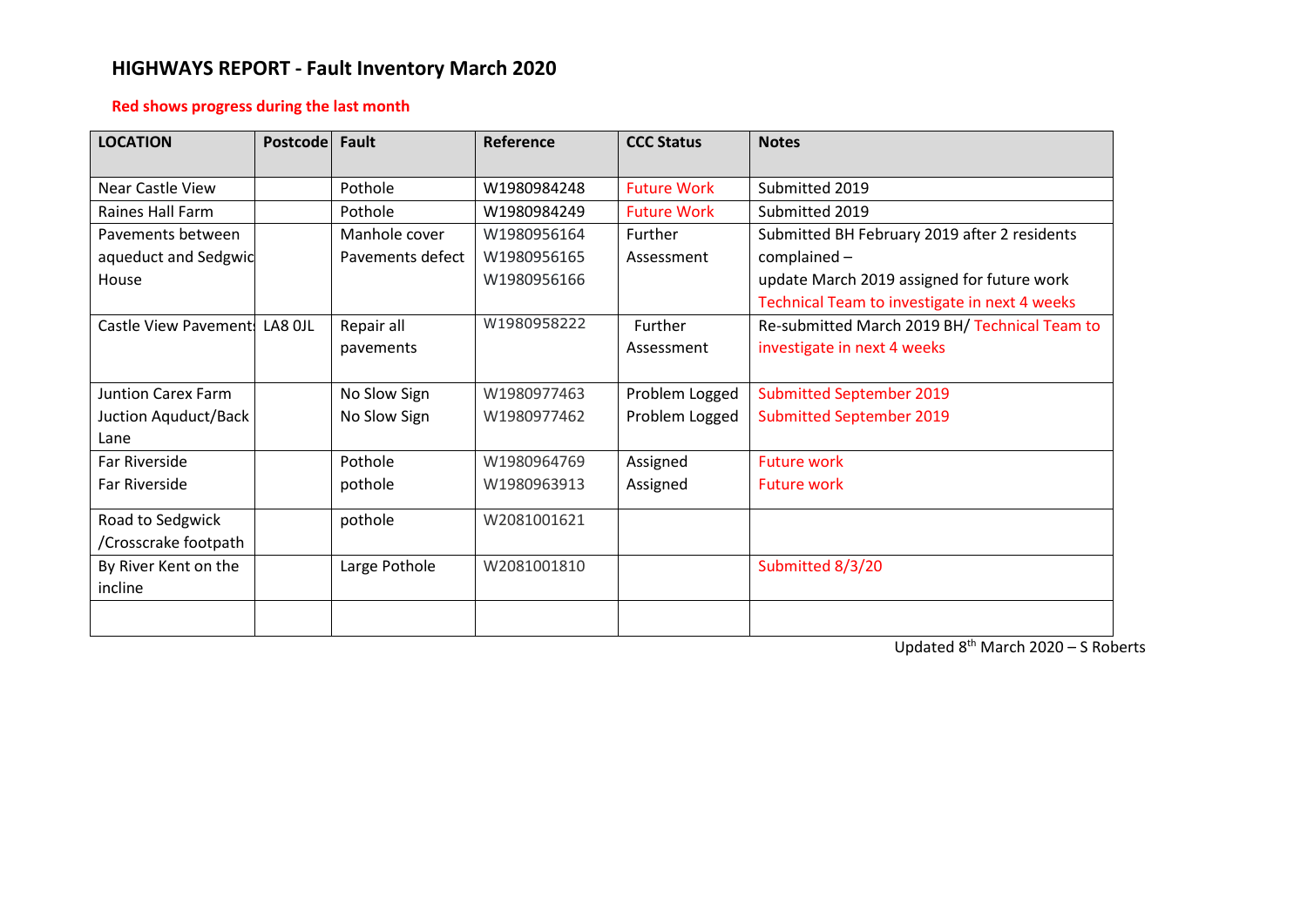



# **Monthly Area Update February 2020**

**Area update covering Kirkby Lonsdale, Burton, Holme, Preston Patrick, Preston Richard, Lupton, Casterton, Sedgwick, Stainton, Old Hutton, New Hutton, and Natland.**

As some of you will already be aware probably the biggest change for us came in the shape of an organizational re shuffle in which Inspector Paul Latham was replaced by Inspector Jo Fawcett, and I'm sure it will be business as usual once she has settled in.

The early part of February was taken up by several days of Street safe surveys in Kendal, visiting residents and getting opinions as to what they feel are the local issues most affecting them. This was a multi-agency effort and many residents have filled out the survey forms results will be collated and discussed by all agencies involved to identify improvements or solutions to issues raised.

Also there seems to be a rise in the amount of telephone scams being brought to our attention, please do not divulge and personal details to any incoming phone calls, scammers have ways of displaying telephone numbers that are not the lines they are calling from if in doubt hang up and seek advice.

# **Crimes of note in the area 1st to 29th February (29 crimes recorded for February**

28<sup>th</sup> Jan Kirkby Lonsdale store victim of fraud when a male bought goods using a fraudulent cheque for payment.

3<sup>rd</sup> Feb Criminal damage reported to a motor vehicle in Endmoor when two tyres were damaged.

3<sup>rd</sup> Feb Residential property on Fairfield Kirkby Lonsdale broken into, untidy search but nothing believed stolen.